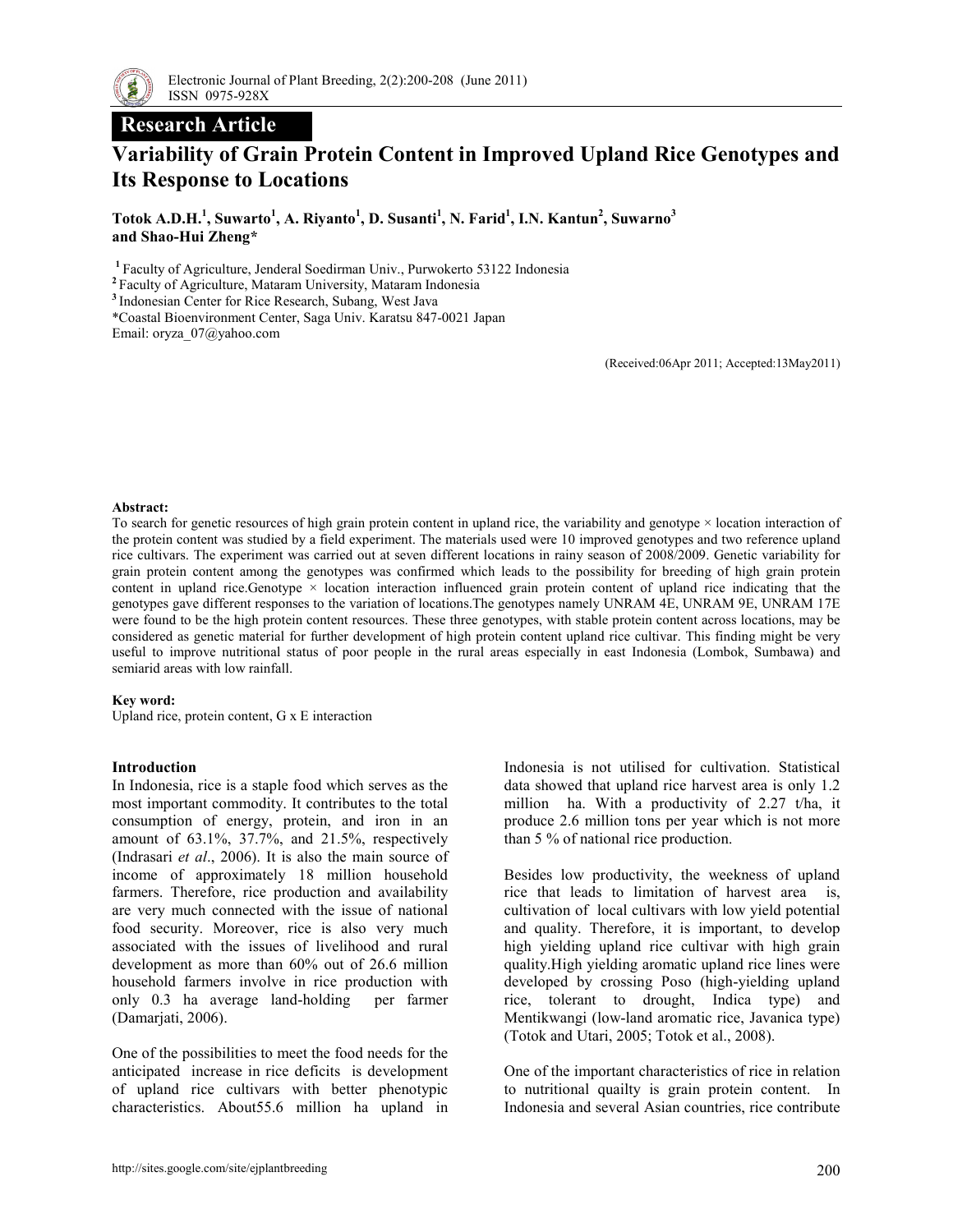

less than 37.7 % of protein intake, especially in the rural area. The mean grain protein content of rice is 7 %. On recognition of world-wide protein malnutrition greateremphasis has been given for improving rice protein content,either through breeding for high-protein cultivars or through manipulation of environment. The advantage of protein from rice is high digistability, non alergic and may be the only protein source with hypoalergenic. Furthermore, protein from rice also has fiber suitable for digestion and reducing colesterol (Tobiason, 2006). The existence of varietal differences in protein content of rice was reported by De Data et al., 1972 and Gomez and De Data, 1975. A high-yielding improved line 'IR480-5-9'has high protein content in the grain (De Datta, 1972).

As the performance of an individual is influenced by genotype, environment and its genotype by environment interaction (Fehr, 1987; Wilkinson, 1994), it is important to study genotype  $\times$ environment interaction on the characteristics of a crop. Studies on cultivar  $\times$  environment interactions for yield of upland rice (Lafitte and Courtois, 2002), dry matter production of upland rice (Kato et al., 2006a), grain yield of upland rice (Kato et al., 2006b), and yield of chickpea (Kashiwagi et al., 2008) have been reported.

The information on genotype  $\times$  environment interaction may be very useful for cultivar development program, such as adoption of appropriate selection method and identification of area where the new cultivars may be extended.<br>Genotypes or cultivars which show few Genotypes or cultivars which show few environmental interactions, and consistently rank high among all cultivars over the environments , are considered as agronomically stable (Zuders and Sherwood, 1985). Gomez and De Datta (1972) reported the grain yield and protein content of several promising rice cultivars. They found that crop season, location, N fertilizer, water management, and weed control were the major sources of variation in rice protein content.

In this study, four high-yielding improved genotypes of upland rice with wide adaptability (Totok et al., 2008) together with several improved breeding materials were evaluated for varietal difference and genotype  $\times$  location interaction of the grain protein content.

## Material and Methods

Material: Ten rice lines with various genetic backgrounds were used in this experiment. The lines were evolved from breeding program of different institutions. Situ Patenggang and Way Raremwere also used as reference genotypes. Both were upland rice cultivars released in 2002 and 1994, respectively by Ministry of Agriculture, Indonesia. Thus, 12 genotypes in total were used in this field experiment. The specification of material is presented in Table 1.

Methods and Design:The 12 genotypes were planted in the upland at five different locations in islands of Java, Bali, Lombok and Sumbawa, Indonesia in October 2008 and harvested in February 2009. The locations were Regency of :KulonProgo (KPr) and Cilacap (Cil) as representative of Java island, East Lombok (ELo) as representative of Lombok island, West Sumbawa (WSu) as representative of Sumbawa island, and Bangli (Bgl) as representative of Bali island, respectively. The map of locations was shown in figure 1. Average rainfall in a month was about 267.2 mm in KPr, 224.8 mm in Cil, 141.6 mm in ELo, 170.0 mm in WSu, and 122.4 mm in Bgl, respectively.

At each location, seeds of each genotype were sown directly in the rate  $3 - 4$  seeds per hole in October, 2008. Seedlings were then thinned to two seedlings per genotype. The plot size was  $5 \times 2.5$  m<sup>2</sup> and planting distance was 25 cm between rows and between plants. Fertilizer was applied at the rate of 200 kg ha<sup>-1</sup> of N, 100 kg ha<sup>-1</sup> P<sub>2</sub>O<sub>5</sub> and 100 kg ha<sup>-1</sup>  $K_2O$ . Half of N dosage together with  $P_2O_5$  and  $K_2O$ was applied before sowing. Half of N dosage was applied at 2 weeks after sowing. No irrigation was given. Water supply was rainfall dependent. The experiment was a randomized complete block design with three replications. Therefore, five identical field experiments were conducted at five different locations of four islands.

Data for protein content of grain were collected from five randomly chosen plants from each plot. Protein content was calculated by multiplying total nitrogen content by 5.95, the constant to convert nitrogen content into protein content in rice, and expressed on a dry matter basis of milled rice. Total nitrogen content was estimated by Kjeldahls method. Yield (t ha<sup>-1</sup>) was calculated from yield of  $5 \times 2.5$  m plot.

The data of protein content and yield were subjected to analysis of variance. Means were separated by Duncan's Multiple Range Test (DMRT) when the variance analysis revealed significant differences (Steel and Torrie, 1980).

## Results and Discussion

The analysis of variance for mean protein content data is presented in Table 2. It showed that difference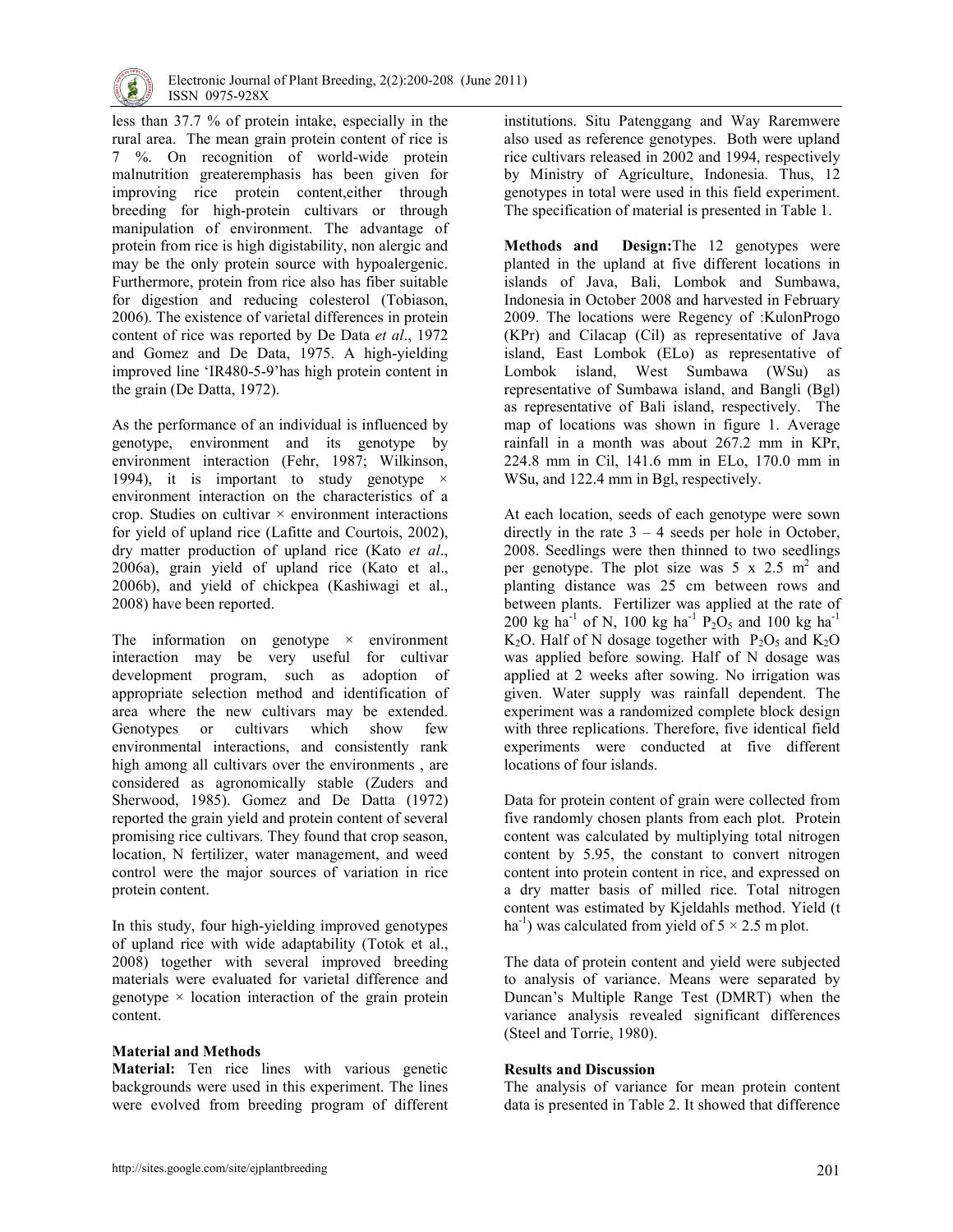

among the genotypes for protein content is significant. It indicated the significance of varietal difference for protein content. It meant that the protein content of upland rice may be genotypedependent character.

It was also found significant effect of location to the protein content, revealed the environment variability. It revealed that the protein content of upland rice may be changed due to the change in sowing location.

The results also showed that protein content of upland rice was significantly influenced by genotype  $\times$  location interaction. It meant that difference of protein content among genotypes was depending on the location where each genotype was sown. Interaction may be defined as the differences in the magnitude of genotypes under different locations. The effect of genotype  $\times$  location interaction for yield and yield components of aromatic upland rice has been reported by Totok et al., 2008.

Effect of genotype  $\times$  location interaction on protein content may be showed in the changing of the genotype rank for protein content under different locations or changing of varied magnitude of protein content when the location was changed (Table 3).

Table 3 showed that in KPr, protein content of UNRAM 1E, UNRAM 4E, UNRAM 9E, UNRAM 17E and UNSOED G39 is higher than those of cultivar Situ Patenggang. But, only UNRAM 1E and UNRAM 9E showed as high protein content as cultivar Way Rarem. In Cil, protein content of UNRAM 1E, UNRAM 4E, UNRAM 9E, UNRAM 17E, UNSOED G10, UNSOED G136, and B124986- MR-1 is higher than those of cultivar Situ Patenggang. But, only UNRAM 1E, UNRAM 4E, UNRAM 9E, UNRAM 17E, UNSOED G136, and B124986-MR-1 showed higher protein content than cultivar Way Rarem. In ELo, all genotypes showed lower protein content compared with both cultivars Situ Patenggang and Way Rarem, except UNRAM 4E and UNRAM9E. In WSu, UNRAM 4E, UNRAM 9E, and UNRAM 17E showed higher protein content compared with cultivar Situpatenggang, but only UNRAM 4E and UNRAM 9E showed similar with cultivar Way Rarem. In Bgl, even the protein content of UNRAM 4E, UNRAM 9E, and UNRAM 17E is higher than cultivar Situ Patenggang, but no genotype showed similar or higher protein content than cultivar Way Rarem.

Mean protein content ranged from 5.35% (B12644F-MR-2 in WSu) to 9.73% (Way Rarem in ELo). For each genotype in all locations, protein content varied from 5.91% (B12644F-MR-2) to 8.93 % (UNRAM 17E), as shown in Fig. 2. The variation of rice protein content was reported by Gomez and De Datta (1975) where the protein content of IR8 ranged from 4.8 to 12.1% and of IR480-5-9 ranged from 6.4 to 17.4%.

The improved genotypes, without reference cultivars, may be separated into two groups, namely genotypes with protein content higher than 8% and genotypes with protein content lower than 8%. UNRAM 1E, UNRAM 4E, UNRAM 9E, and UNRAM 17E are genotypes belonging to the high protein content group which have similar or higher than that of reference cultivars. UNSOED G10, UNSOED G19, UNSOED G39, UNSOED G136, B12644F-MR-2 and B12498C-MR-1 belong to the low protein content which have lower than that of reference cultivars.

The presence of varietal difference for protein content in each location among genotypes indicated the possibility of breeding for high protein content of upland rice.

The protein content of genotypes in KPr varied from 6.29 % (Unsoed G10) to 7.79% (Way Rarem) with 7.00% mean value and in Cilit varied from 6.48% (B12644F-MR-2) to 9.46% (Unram 4E) with 7.90% mean value (Table 3 and Fig.3).

Mean protein content in each location for all genotypes varied from 7.00 to 8.35 (Fig. 3). Based on the effect of each location to the protein content, locations may be separated into two groups, namely locations which are suitable for producing protein content higher than 8% and locations which produce protein content lower than 8%. ELo, WSu, and Bgl are locations suitable for producing high protein content. Whereas, KPr and Cil are locations which produce lower protein content. Gomez and De Datta (1975) already mentioned that location is one of the major source of variation for rice protein content.

The three locations produced high protein content, namely ELo, WSu, and Bgl, have monthly rainfall of 141.6, 170.0, and 122.4 mm, respectively. These values were lower than that of the two locations which produced low protein content, namely KPr and Cil, which have monthly rainfall of 267.0 and 224.8 mm, respectively. It is found that in this study, the effect of location to the protein content was related to the rainfall. Location with lower monthly rainfall produced higher protein content, and vice versa.

Locations influence variation of grain protein content in upland rice, it is also depended on their genetic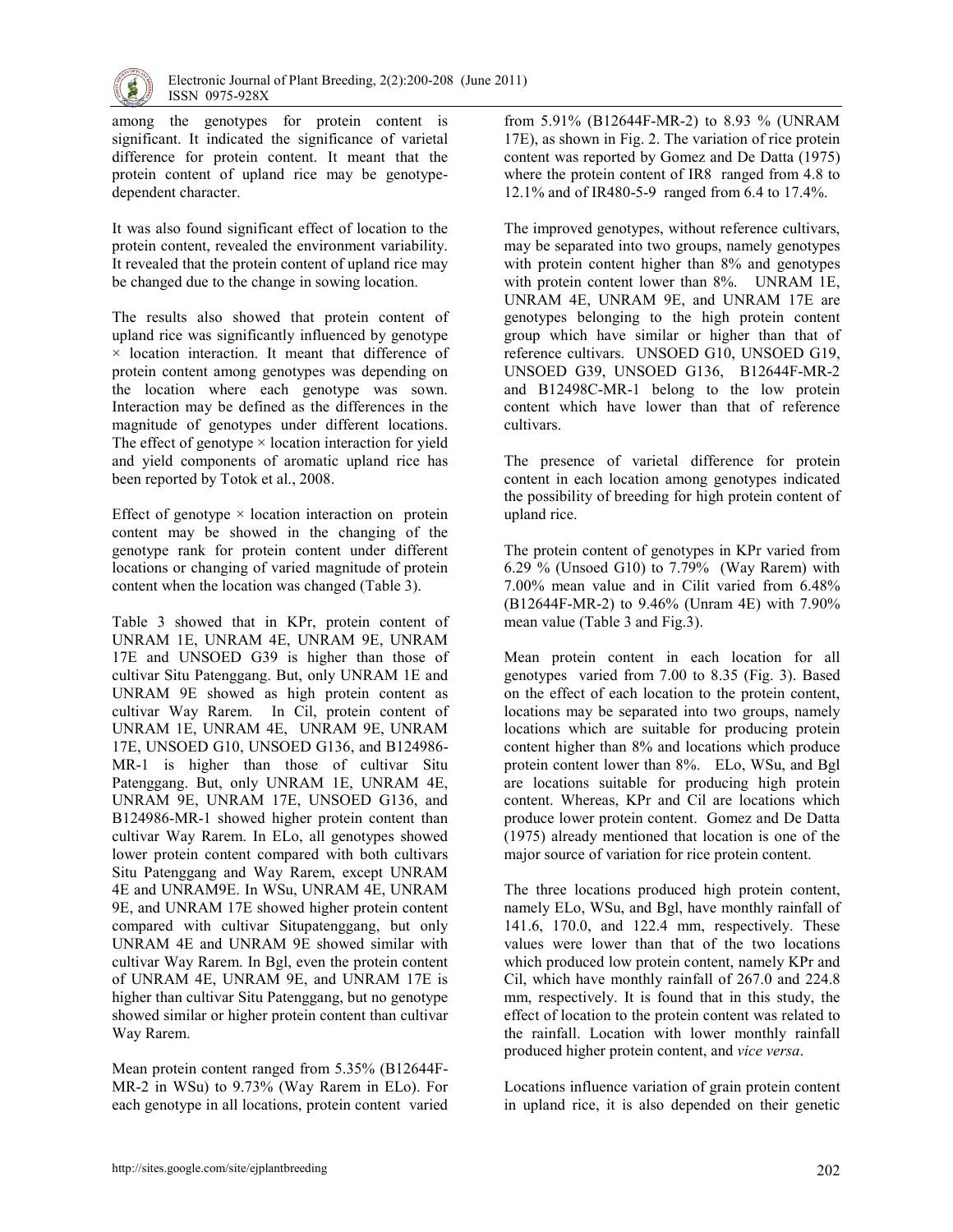

background. Watanabe et al. (2006) studied grain protein content of interspecific progenies derived from the cross of African rice and Asian rice. They concluded that protein content was considered as a genetic character of interspecific progeny though it was also affected by environment. Transgressive segregation of protein content is observed in the interspecific progenies that are attributed to a certain mechanism to concentrate protein in grains with a genetic background.

The genotypes having grain protein content similar or above that for the reference cultivars over all locations is considered to have high protein content stability. Our study showed that UNRAM 4E, UNRAM 9E, UNRAM 17 E had protein content above that of the cultivar Situ Patenggang and similar with cultivar Way Rarem over all locations. It shows that these genotypes may have high stability across locations (Fig. 4).

The performance of yield of all genotypes is shown in table 4. The yield varied from 3.23 (B12498C-MR-1) to 5.92 t ha<sup>-1</sup> (Unsoed G39) in KPr, from  $3.90$  $(B12644F-MR-2)$  to 6.04 t ha<sup>-1</sup> (Unsoed G10) in Cil, from  $3.14$  (Unram 4E) to  $5.40$  (Stp) in ELo, from 4.08 (Wr) to 5.83 t ha<sup>-1</sup> (Unsoed G39) in WSu, and from 4.34 (B12644F-MR-2) to 5.85 t ha<sup>-1</sup> (Unsoed G10) in Bgl, respectively. Based on the difference in locations, the yield in average ranked as follows: Cil  $(4.99 \text{ t} \text{ ha}^{-1})$ , Bgl  $(4.95 \text{ t} \text{ ha}^{-1})$ , WSu  $(4.86 \text{ t} \text{ ha}^{-1})$ , KPr  $(4.53 \text{ tha}^{-1})$  and ELo  $(4.20 \text{ tha}^{-1})$ .

Table 4 also showed that Unsoed G10  $(5.11 \text{ t} \text{ ha}^{-1})$ ,Unsoed G39 (5.14 t ha<sup>-1</sup>) and B12498C-MR-1 (4.90 t) ha<sup>-1</sup>), Unram 1E (4.96 t ha<sup>-1</sup>), and Unram 17E (4.88 t  $ha^{-1}$ ) lines showed comparable yield with those of reference cultivars, Stp  $(5.29 \text{ t} \text{ ha}^{-1})$  and Wr  $(5.05 \text{ t} \text{ h})$  $ha^{-1}$ ). This result was comparable with previous study reported by Totok et al (2008).

UNRAM 4E, UNRAM 9E, UNRAM 17 E are genotypes developed through breeding program, for ecotype of East Indonesia, in Mataram University, with high protein content, high stability, and adapted to the low rainfall areas.These genotypes may be considered as candidates for new upland rice cultivars with high grain protein content character. Also, they may be considered as genetic resources for further development of high protein content upland rice cultivars.

It is concluded that genetic variability for grain protein content among genotypes was confirmed and the possibility for breeding of high grain protein content in upland rice. Genotype  $\times$  location interaction influenced grain protein content of upland rice indicating that the genotypes gave different responses to the variation of locations. UNRAM 4E, UNRAM 9E, UNRAM 17E were stable genotypes as they showed consistently higher protein content across five locations. These three genotypes may be considered as genetic resources for further development of high protein content upland rice cultivars. This finding might be very useful in effort to improve nutritional quality of poor people in the rural area especially in East Indonesia (Nusa Tenggara) and semiarid area with low rainfall.

## Acknowledgements

The authors express the gratitude to Rice Consortium, Indonesian Agency for Agricultural Research and Development, Ministry of Agriculture Indonesia; and Directorate General of Higher Education, Ministry of National Education Indonesia, for funding for the study.

#### References

- Damarjati, D.S. 2006. Learning from Indonesian experiences in achieving rice self sufficiency. InSumarno, Suparyono, A.M. Fagi, and M.O. Adnyana (Eds.).Rice industry, culture, and environment.Book 1.Indonesian Center for Rice Research. P. 21-32.
- De Datta, SK, Obcemea, WN and Jana RK.1972. Protein content of rice grain as affected by nitrogen fertilizer and some triazines and substituted ureas. Agron.J., 64:785-788.
- Gomez, K.A. and De Datta, S.K. 1975. Influence of Environment on protein content of rice. Agron, J., 67:565-568.
- Fehr, W.R. 1987. Principles of cultivar development.Vol.1. Theory and technique.Collier Macmillan Publishers.London. 249-259.
- Indrasari, S.D., Daradjat, A.A. and I. Hanarida. 2006. Prospect of iron biofortification on rice. In Sumarno, Suparyono, A.M. Fagi, and M.O. Adnyana (Eds.).Rice industry, culture, and environment.Book 1.Indonesian Center for Rice Research. P. 267-273.
- Kashiwagi, J., Krishnamurthy, N., Gaur, P.M., Umezaki, T., Zheng, S.H., Hiraoka, Y., Terauchi, T. and Iwama, K. 2008.Genotype-environment Interaction in Chickpea (C. arietinum L.) for Adaptation to Humid Temperate and Semi-arid Tropical Environments.Trop. Agr. Develop., 52 (4): 89-96.
- Kato, Y., Kamoshita, A., Yamagishi, J. and Abe, J. 2006a. Growth of three rice (Oryza sativa L) cultivars under upland condition with different levels of water supply 1.Nitrogen content and dry matter production.Plant Proc. Sci., 9: 422 – 434.
- Kato, Y., Kamoshita, A., Yamagishi, J. and Abe, J. 2006b. Growth of three rice (Oryza sativa L) cultivars under upland condition with different levels of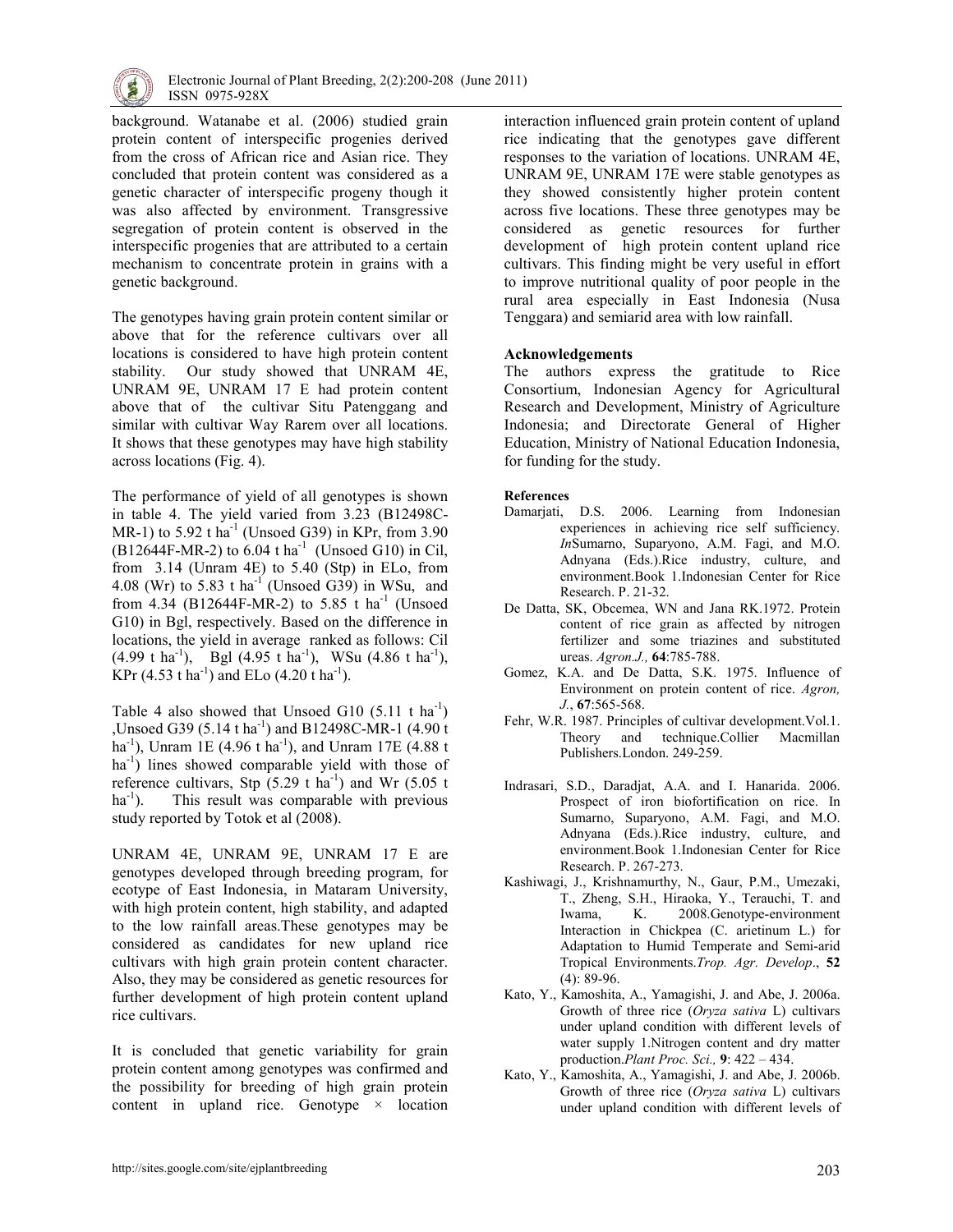

 Electronic Journal of Plant Breeding, 2(2):200-208 (June 2011) ISSN 0975-928X

water supply 2.Grain yield.Plant Proc. Sci., 9:  $435 - 445$ .

- Lafitte, H.R. and Courtois, B. 2002. Interpreting cultivar  $\times$ environment interactions for yield in upland rice: assigning value to drought-adaptive traits. Crop Sci., 42:1409-1420.
- Steel, R.G.D. and Torrie, J.H.1980.Principles and procedures of statistic.A biometrical approach.2nd.ed. McGrow-Hill, New York.401- 437.
- Tobiason, L. 2006. Rice Protein Guide Rice Protein Enters the Winner's Circle. N101, Inc.
- Totok A.D.H. 2004.Growth, yield and rice quality of F5 genotypes from crossing of Mentikwangi X Poso for developing of aromatic upland rice.J. of Rur.Development.JendSoedirman Univ., 2:122- 128.
- Totok A.D.H. and Utari, R.S. 2005. Yield trial of F6 pure lines from crossing of Mentikwangi×Poso in

comparison with their parents. Res. Report. Fac.of Agric. Jend. SoedirmanUniv. 22-30.

- Totok, A.D.H., Suwarto and Yoshida, T. 2008. Yield stability of aromatic upland rice with high yielding ability in Indonesia. Plant Proc. Sci., 11:  $96 - 103$ .
- Watanabe, H., Futakuchi, K., Jones, M.P. and Sobambo, B.A. 2006. Grain protein content of interspecific progenies derived from cross of African Rice (Oryza glaberrima Steud.) and Asian rice (Oryza sativa L.). Plant Prod. Sci., 9(3):287-293.
- Wilkinson, R.E.1994. Plant-Environment Interactions. Marcel Dekker, Inc. New York, Basel. Hongkong.
- Zeiders, K.F. and Sherwood, T. 1985. Environmental interactions among reed canarygrass genotypes for nutritive value, height, and disease severity. Agron. J.,77:94-98.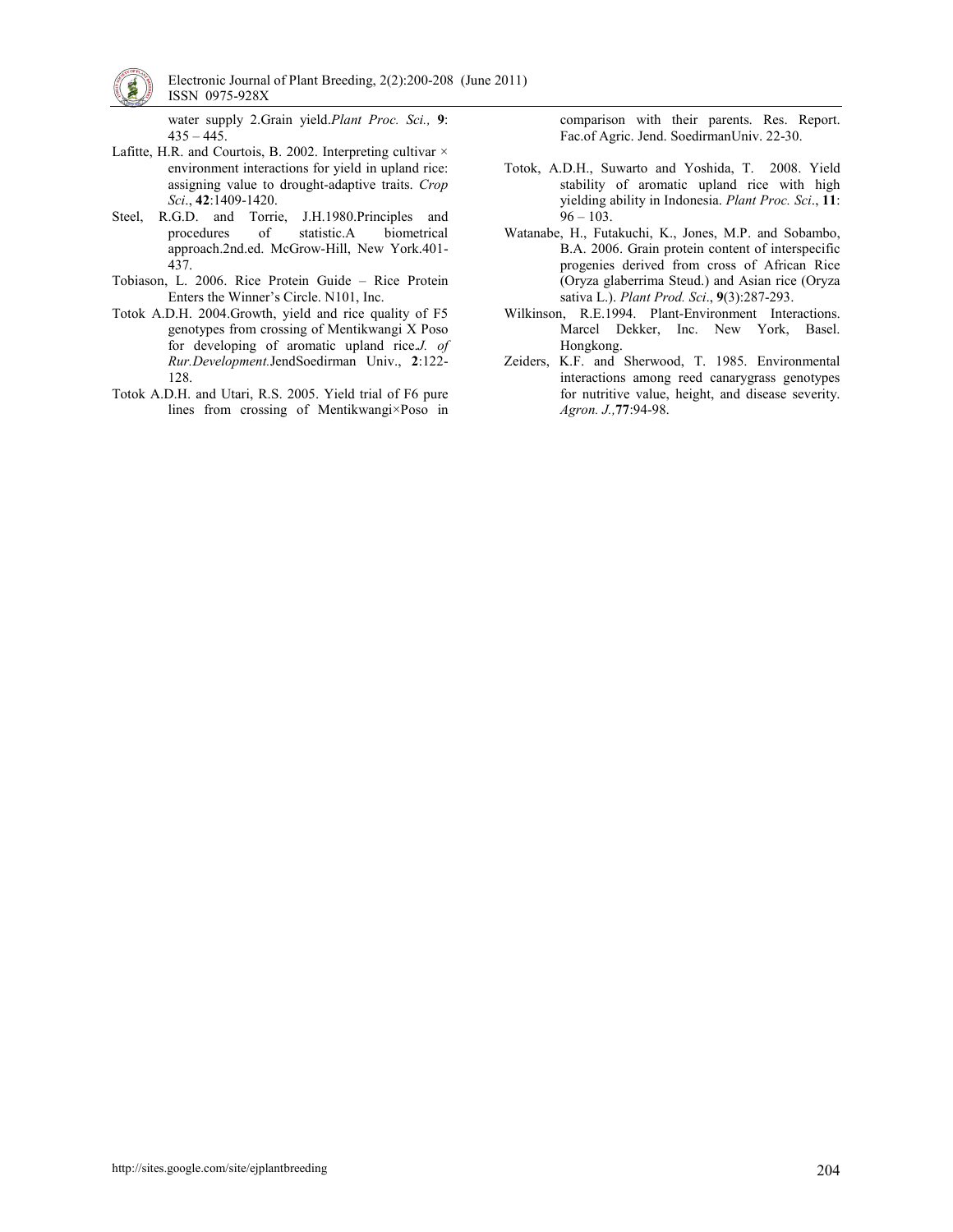

## Table 1. Origin of upland rice genotypes used for genotype × location interaction study

| Genotypes                | Origin                                                                                     |
|--------------------------|--------------------------------------------------------------------------------------------|
| <b>UNRAM 1E</b>          | Improved breeding materials of Plant Breeding                                              |
| <b>UNRAM4E</b>           | Laboratory, MataramUniversity, Mataram,                                                    |
| UNRAM 9E                 | Indonesia                                                                                  |
| UNRAM 17E                |                                                                                            |
| UNSOED G10               | Improved breeding materials of Plant Breeding                                              |
| UNSOED G19               | Laboratory, JenderalSoedirmanUniversity,                                                   |
| <b>UNSOED G39</b>        | Purwokerto, Central Java, Indonesia                                                        |
| <b>UNSOED G136</b>       |                                                                                            |
| B12498C-MR-1             | Improved breeding materials of Indonesian Center                                           |
| B <sub>12644F-MR-2</sub> | for Rice Research, Subang, West Java, Indonesia                                            |
| SITU PATENGGANG          | Reference cultivar for high yielding upland rice,<br>2002 released, (low protein content)  |
| WAY RAREM                | Reference cultivar for high yielding upland rice,<br>1994 released, (high protein content) |

## Table 2. Analysis of variance for protein content of genotype × location interaction effect in upland rice

| Source of variation          | d.f. | Sum of square | F predicted  |
|------------------------------|------|---------------|--------------|
| Genotypes                    |      | 126.1836      | ${}_{0.001}$ |
| Locations                    | 4    | 42 4 2 2 1    | ${}_{0.001}$ |
| Genotypes $\times$ Locations | 44   | 61.5372       | ${}< 0.001$  |
| Residual                     | 10   | 29 4374       |              |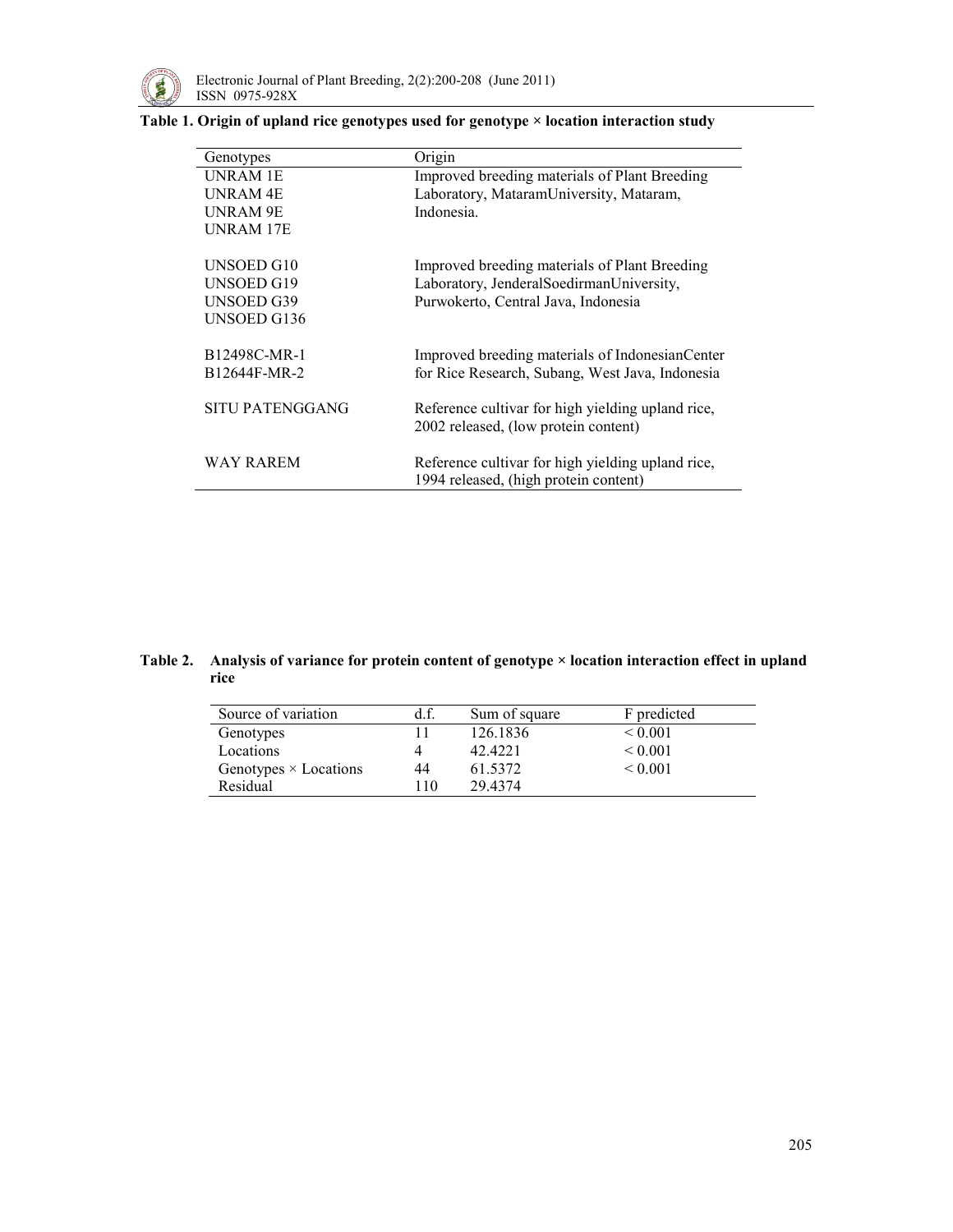

| Genotypes        | Locations                         |                         |                       |                         |            |  |
|------------------|-----------------------------------|-------------------------|-----------------------|-------------------------|------------|--|
|                  | KPr                               | Cil                     | EL <sub>0</sub>       | WSu                     | <b>Bgl</b> |  |
| UNRAM 1E         | 7.49 abc<br>q                     | $8.93 b$ p              | 7.76 $e$ q            | $8.05 e \quad q$        | 7.82 e q   |  |
| UNRAM 4E         | $7.01$ de<br>q                    | 9.46a<br>$\mathbf{p}$   | 9.34 $b$ p            | $9.28$ ab p             | $9.51 b$ p |  |
| UNRAM 9E         | $7.69$ ab<br>$\mathbf{r}$         | 8.70 b<br>$\mathbf{q}$  | 9.31 $b$ p            | $9.45$ ab p             | $9.51 b$ p |  |
| <b>UNRAM 17E</b> | 7.35 bcd<br>$\mathbf{q}$          | $7.86$ cd q             | $8.90c$ p             | 9.18 b p                | 9.25 b p   |  |
| UNSOED G10       | 6.29h<br>S                        | $7.86$ cd pr            | $7.33$ fg r           | 7.35 f r                | 8.23 d p   |  |
| UNSOED G19       | $6.39$ gh<br>$\mathbf{r}$         | 7.06 $e$ q              | 8.39d p               | 8.47 cd p               | $8.28d$ p  |  |
| UNSOED G39       | $7.11$ cdepr                      | $6.79 \text{ ef}$<br>r  | $6.99 g$ pr           | $7.28 f$ pr             | $7.50e$ p  |  |
| UNSOED G136      | $6.53$ fgh<br>$\mathbf{q}$        | 7.96c<br>p              | $8.26d$ p             | 8.15 de p               | 8.28 d p   |  |
| B12498C-MR-1     | $6.80$ efgh r                     | 9.03 <sub>b</sub><br>p  | 7.63 ef q             | 7.38 f q                | 7.63 e q   |  |
| B12644F-MR-2     | $6.92 \text{ ef}$<br>$\mathbf{D}$ | 6.48f<br>$\mathfrak{p}$ | 5.43 h q              | 5.35 g q                | 5.40 f q   |  |
| SITU.PATENGGA    |                                   |                         |                       |                         |            |  |
| NG.              | $6.60$ fgh<br>$\mathbf{r}$        | 7.15 e<br>q             | $9.15$ bc p           | 8.78 c<br>$\mathbf{p}$  | 8.82 c p   |  |
| <b>WAY RAREM</b> | 7.79a<br>$\mathbf q$              | 7.54 d<br>$\mathbf q$   | 9.73a<br>$\mathbf{p}$ | 9.64a<br>$\mathfrak{p}$ | $9.91a$ p  |  |

## Table 3. Average of grain protein content in each genotype at five locations.

Values with the same letter (abcdefgh) in a column and with the same letter (pqr) in a line do not differ significantly at  $p=0.05$ .

| Genotypes        | KPr     | Cil                | ELo       | WSu        | Bgl      | Avg.               |
|------------------|---------|--------------------|-----------|------------|----------|--------------------|
| Unram 1E         | 5.87 a  | 5.38 bc            | $3.65$ de | 4.87 bc    | 4.49 cd  | 4.96 <sub>bc</sub> |
| Unram 4E         | 3.76 de | $4.90$ cd          | 3.14e     | 4.38 cd    | 4.85 bcd | 4.48c              |
| Unram 9E         | 4.59c   | 4.46 de            | 3.98 cd   | 5.22 ab    | 4.96 bcd | 4.70c              |
| Unram 17E        | 4.34 cd | 4.93 cd            | 4.36c     | $4.63$ bcd | 5.24 ab  | 4.88 bc            |
| Unsoed G10       | 3.34e   | 6.04a              | 5.40 a    | 4.81 bc    | 5.85 a   | 5.11 ab            |
| Unsoed G19       | 4.86 bc | 4.27 de            | 3.55 de   | 4.73 bcd   | 4.79 bcd | 4.57 bc            |
| Unsoed G39       | 5.92a   | 4.94 cd            | 4.57 bc   | 5.83 a     | 5.30 ab  | 5.14 ab            |
| Unsoed G136      | 4.58c   | 5.29 <sub>bc</sub> | 3.79d     | $4.63$ bcd | 5.16 bc  | 4.51c              |
| B12498C-MR-1     | 3.23 e  | 4.85 cd            | $5.10$ ab | 5.24 ab    | 5.18 bc  | 4.90 <sub>bc</sub> |
| B12644F-MR-2     | 4.87 bc | 3.90 e             | 3.75 de   | 4.73 bcd   | 4.34 d   | 4.63c              |
| Stp              | 3.62 e  | 5.71 ab            | 5.40a     | 5.18 ab    | 4.47 cd  | 5.29 a             |
| <b>WAY RAREM</b> | 5.43 ab | 5.18 bc            | 3.73 de   | 4.08d      | 4.81 bcd | $5.05$ ab          |
| Average          | 4.53    | 4.99               | 4.20      | 4.86       | 4.95     |                    |

# Table 4. Yield  $(t \ ha^{-1})$  in each genotype at five locations

Values with the same letter in a column do not differ significantly at p=0.05.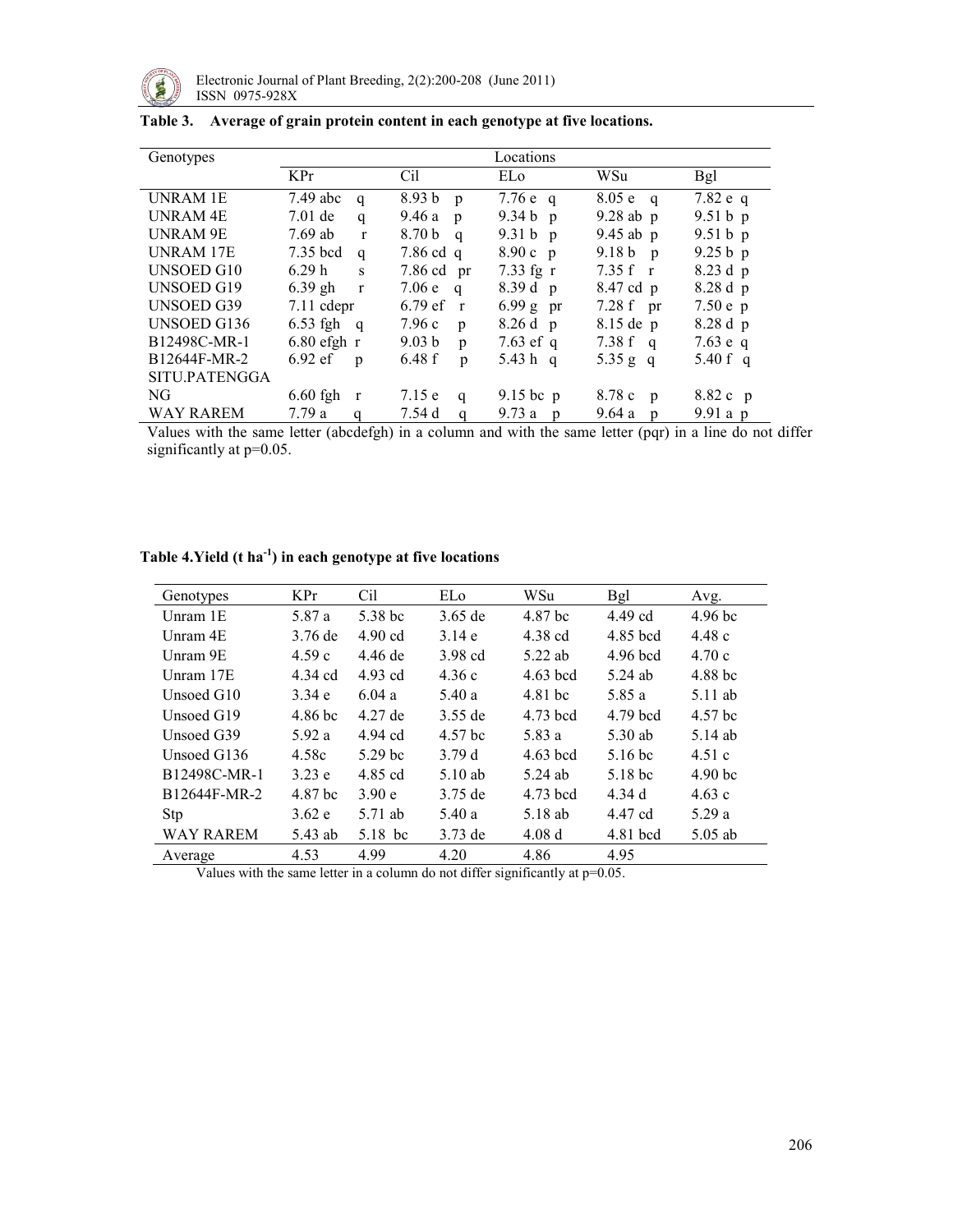



Fig 1. Map of Indonesia and locations where field experiment of varietal difference and genotype × location interaction of the protein content was conducted



Fig. 2. Mean protein content in all locations for each upland rice genotype